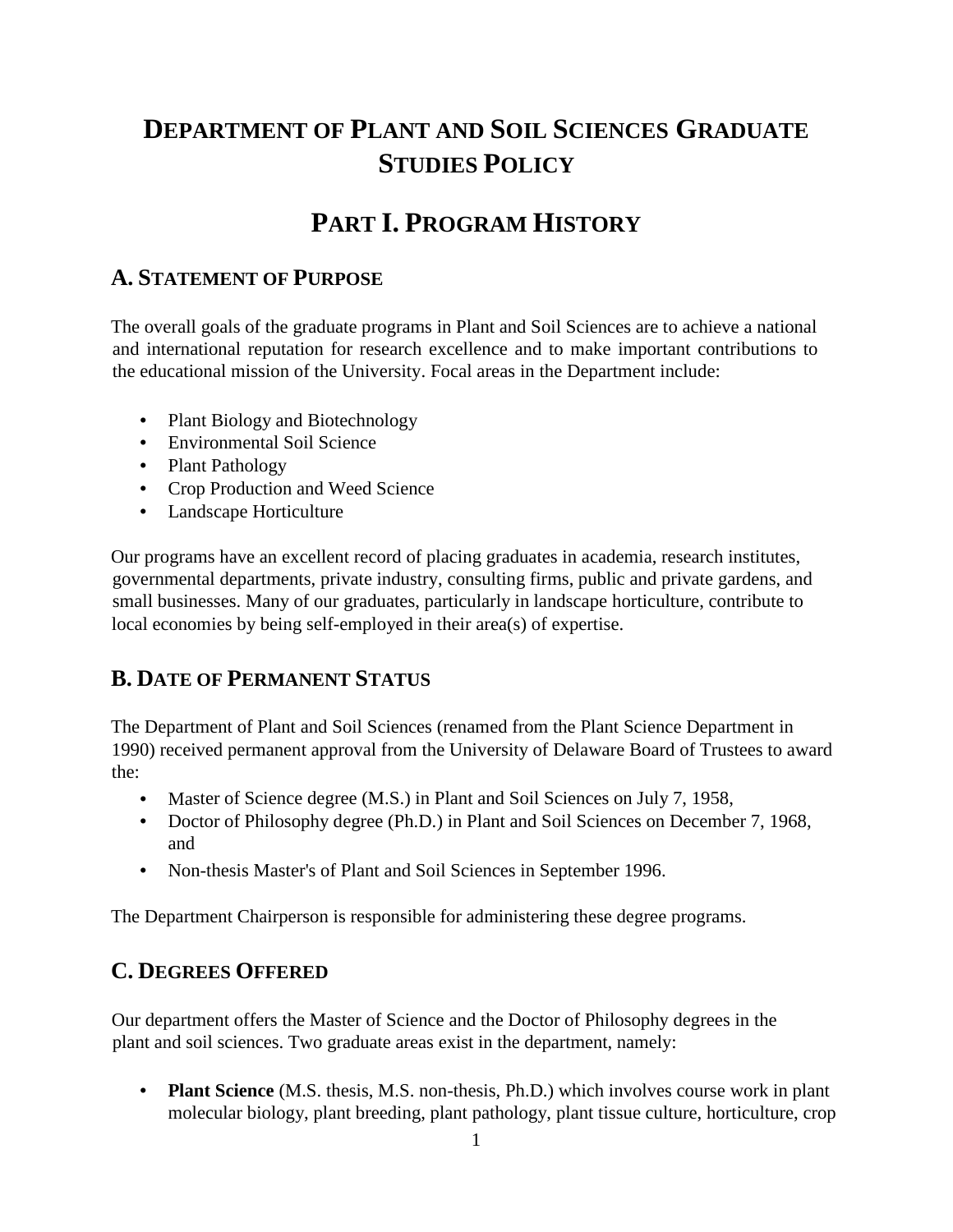science, plant anatomy and/or plant physiology with thesis research in one of those areas; and

• **Soil Science** (M.S. thesis, M.S. non-thesis, Ph.D.) with course work and thesis research in soil chemistry, soil fertility and management, soil physics, soil microbiology and biochemistry, environmental microbiology, soil and water quality and soil formation and biogeochemistry.

# **PART II. ADMISSION**

## **A. ADMISSION REQUIREMENTS**

**Admission to the graduate program is competitive. Those who meet the stated requirements are not guaranteed admission, nor are those who fail to meet all of those requirements necessarily precluded from admission if they offer other appropriate strengths.**

Admission to the graduate program in Plant and Soil Sciences is dependent upon the applicant's success in identifying a potential advisor who conducts research in the applicant's area of interest and who also has financial resources sufficient to fund a research project. Applications are evaluated only when an advisor specifically requests that the student's application be reviewed. Ideally, students may contact advisors directly to pursue study in their laboratories. Graduate students may also apply to the department, and advisors will examine the applicant pool to select students whom they are interested in advising. A financial/research arrangement is then made between an advisor and a student contingent upon student acceptance by the Department Graduate Committee. It is recommended that applicants contact faculty and apply well in advance of applicable deadlines, so as to increase the likelihood of obtaining a position in their area(s) of interest.

To officially apply for admission, see http://www.udel.edu/gradoffice/apply/ for detailed instructions, web-based forms, and contact information. Documents required for Departmental review include:

- Statement of research interest(s), including an identification of the PLSC faculty member(s) from whom the applicant has obtained an informal commitment of support or whom the applicant feels could best serve his/her interests;
- Resume;
- Official transcripts of all undergraduate and graduate studies (minimum 2.5/4.0) cumulative and 3.0/4.0 within major; recommended minimum 3.0/4.0 cumulative and 3.5/4.0 within major)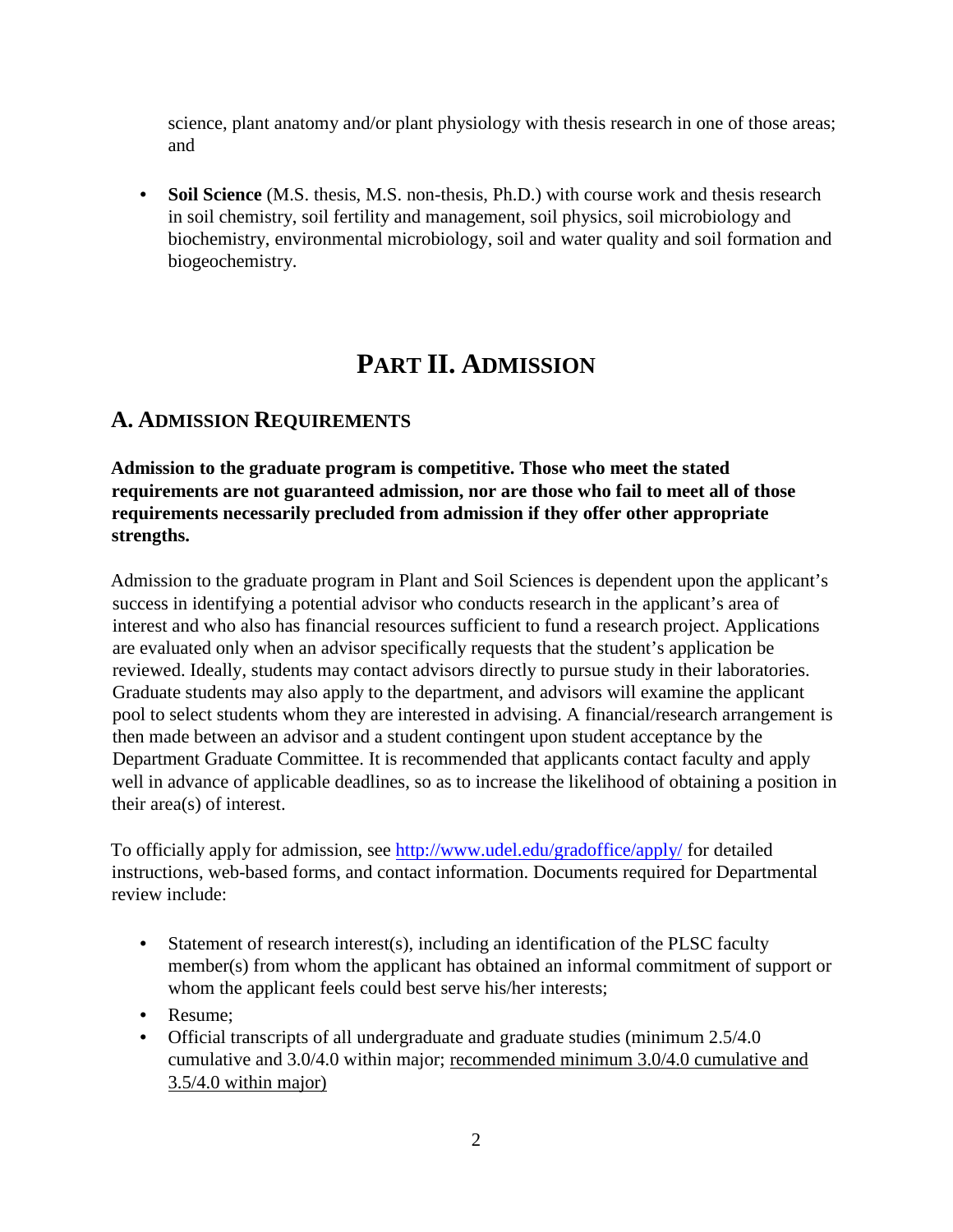- Results of the Graduate Record Examination (GRE) taken within the previous five years o pre-August 1, 2011 GRE: minimum of 1050 combined verbal and quantitative; recommended minimum combined score of 1150
	- o post-August 1, 2011 GRE: minimum 300 combined verbal and quantitative; recommended combined score of 305
- Three letters of recommendation from individuals knowledgeable of the applicant's academic preparation and potential ability as a graduate student; and
- Results of the Test of English as a Foreign Language (TOEFL) (minimum 213 computer test, or 79 IBT) for international students who have not previously received a degree from a college or university within the United States. Alternatively, the Department is provisionally accepting results from the International English Language Testing System (IELTS) (minimum 6.5 overall with no individual sub-score below 6.0).

The values stated above for GPA and GRE are not absolute, provided the applicant can provide evidence of excellence in the other requirements or has desirable qualities that bear directly on the position being considered. Favorable qualifications would include, but are not limited to, undergraduate research experience, exceptional letters of reference, clear evidence of high motivation for the degree, and strong support from the proposed advisor.

The Office of Graduate and Professional Education has additional requirements not listed above. Photocopied scores are not acceptable for admission, but may be used during the initial stages of finding an advisor. Contact the current Graduate Studies Coordinator (see https://www.udel.edu/academics/colleges/canr/departments/plant-and-soil-sciences/ graduate-programs/) with questions concerning specific Departmental requirements.

## **B. PRIOR DEGREE REQUIREMENTS**

- Applicants for the Ph.D. degree must have received at least one undergraduate degree with or without a subsequent M.S. degree.
- Applicants for the M.S. degree (thesis and non-thesis) must have at least one undergraduate degree.

Since the Departmental focal areas are diverse, the degree requirements are tailored to the subject of interest. For example, a strong background in the sciences and possibly math will generally be viewed favorably for applicants interested in one of the Department's science-oriented disciplines within Soil Science or Plant Science. Students applying to more artistically-oriented programs (e.g., Landscape Design) may benefit from having previously taken art-related courses.

## **C. APPLICATION DEADLINES**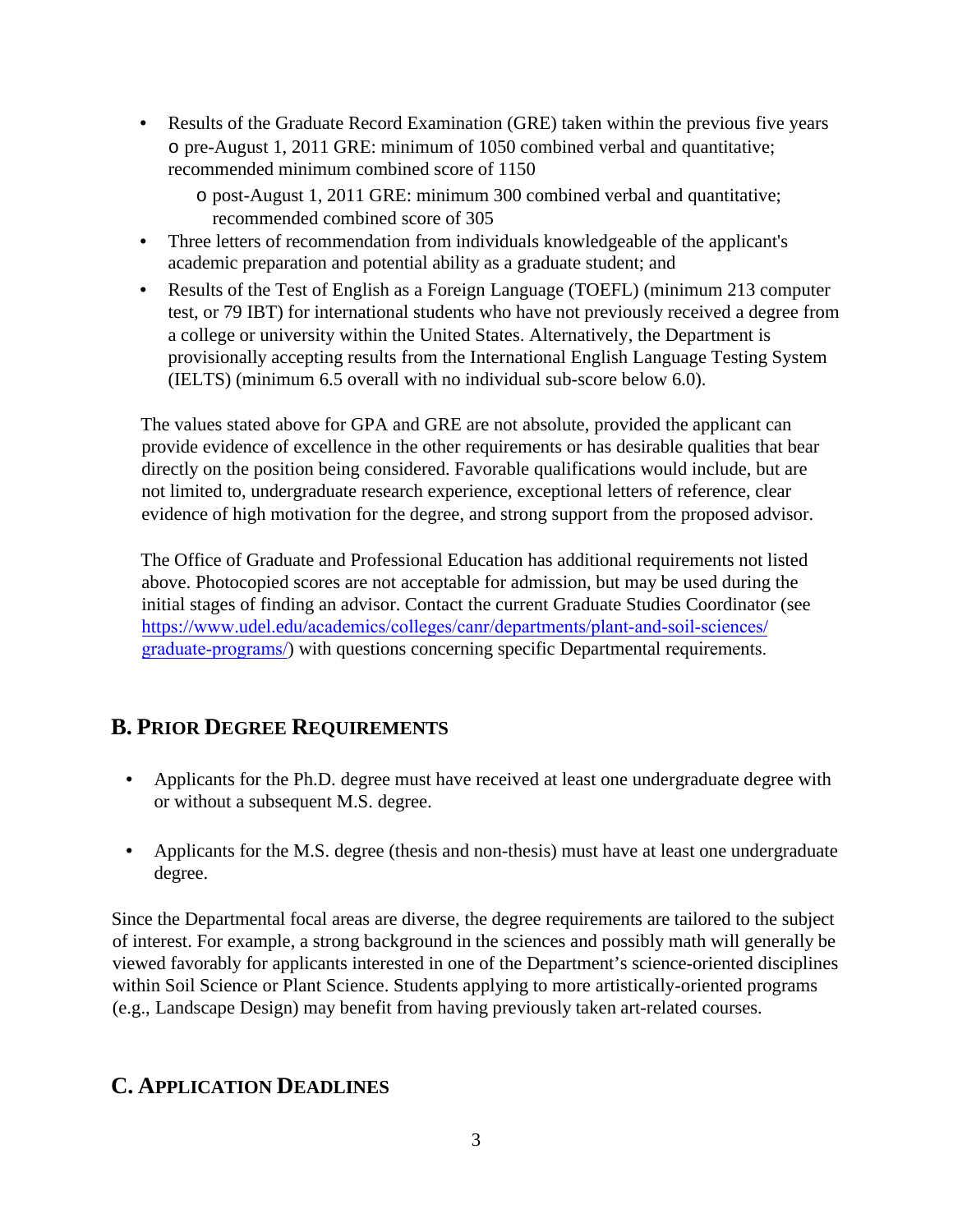The official application deadlines are:

**For Fall, December 15** for priority consideration for assistantship funding; **July 1** for any consideration, and **For Spring, September 1** for priority consideration; **January 15** for any consideration

There is no special deadline to request admission with financial support, as **it is the Department's policy not to accept a graduate applicant unless funding is available** or provided by the applicant. However, applying early may increase chances that a desired position is still available.

The Department's faculty and corresponding research interests can be found on the Departmental website.

## **D. SPECIAL COMPETENCIES NEEDED**

None.

## **E. ADMISSION CATEGORIES**

Students are accepted in the following degree programs:

- M.S. Master of Science (thesis) in Plant and Soil Sciences
- $M.S.$  Master of Science (non-thesis) in Plant and Soil Sciences  $\Box$  Ph.D. Doctor of Philosophy in Plant and Soil Sciences

#### *Part-time students*

In some circumstances it is possible to pursue a degree on a part-time basis. However financial aid from the Department will not be provided to students in this category.

#### *Provisionally-accepted students*

Full and part time students may be admitted to the program with provisional status if there are deficiencies in their academic backgrounds, as determined by the Department. Deficiencies typically include an inadequate academic background, particularly a lack of appropriate course work in the major area and are usually remedied by satisfactory performance in a course(s) in the deficient area. A letter of provisional admission will indicate specific area(s) of academic deficiency, and the time limits for satisfactory completion of course(s) needed to make up deficiencies. Satisfactory completion of the stipulations in the letter of provisional admission will result in a change of status from provisional to regular student status. The student's advisor and the Department Chairperson will inform the student and the Office of Graduate and Professional Studies of the change in status. Students who do not complete the remedial training in the stipulated time may be expelled from the program.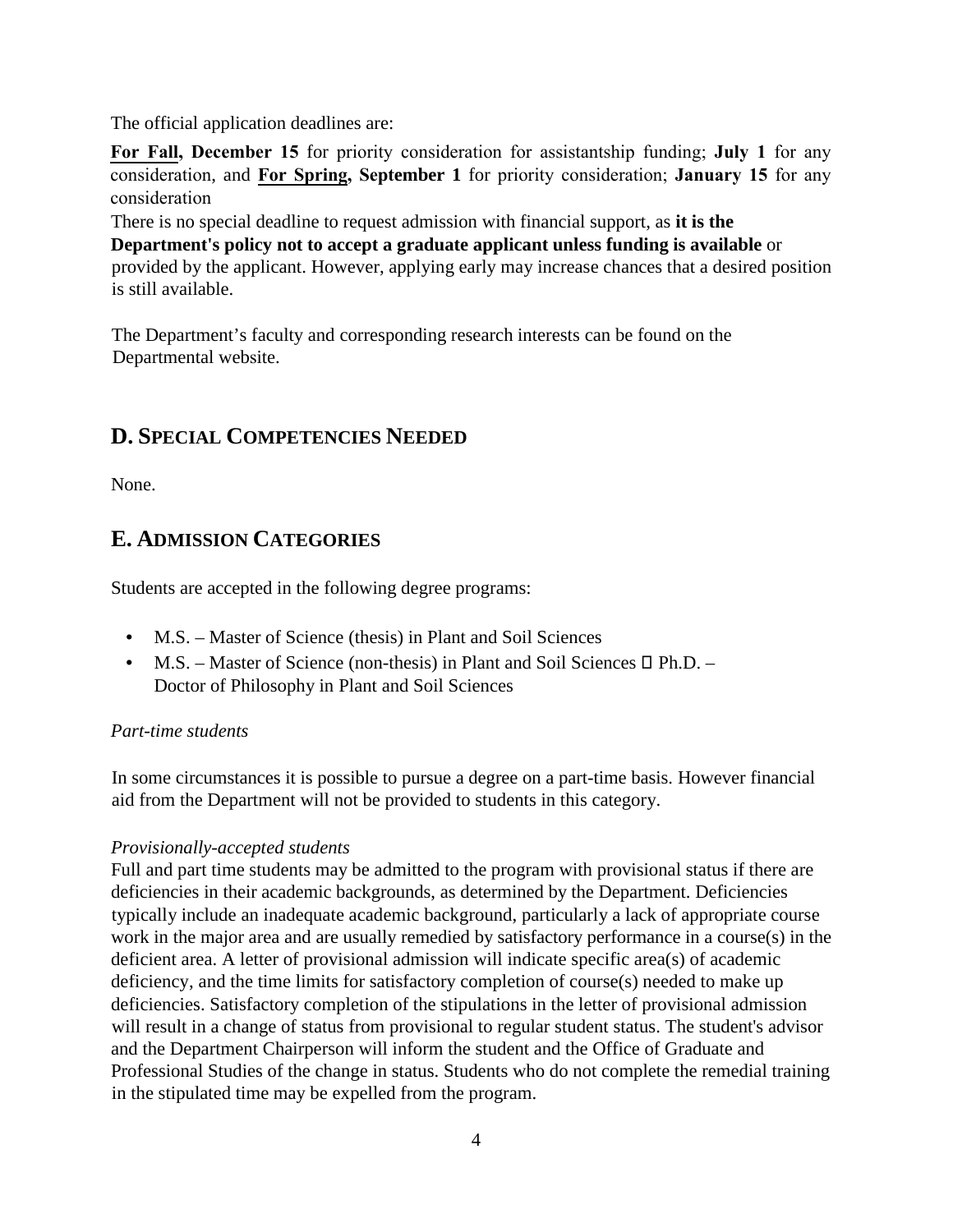## **F. OTHER DOCUMENTS REQUIRED**

None.

# **PART III. ACADEMIC PROCEDURES**

## **A. DEGREE REQUIREMENTS**

### **1. COURSE REQUIREMENTS**

*Core Requirements (Mandatory for all Plant and Soil Sciences graduate students*  $\Box$  all degree *types)* 

- Professional Development: PLSC 802 (1 credit hour); one time during degree
- Seminar Series: PLSC 865 (1 credit hour) or equivalent seminar series related to student's degree; Ph.D. students must take for credit at least two semesters during degree and M.S students must take for credit one or more semesters during degree, which will also count as fixed credits in PLSC. Seminar may be taken additional times, towards overall credit (but not fixed credit).
- Research Ethics: This requirement can be met by Professional Development (PLSC 802), or a class such as PHIL 667/UNIV 604 "Research Ethics" (3 credit hours; 1 semester/degree). The latter additional research ethics class is not a requirement, but it is strongly recommended in order to provide students with more exposure to issues encompassed by research ethics.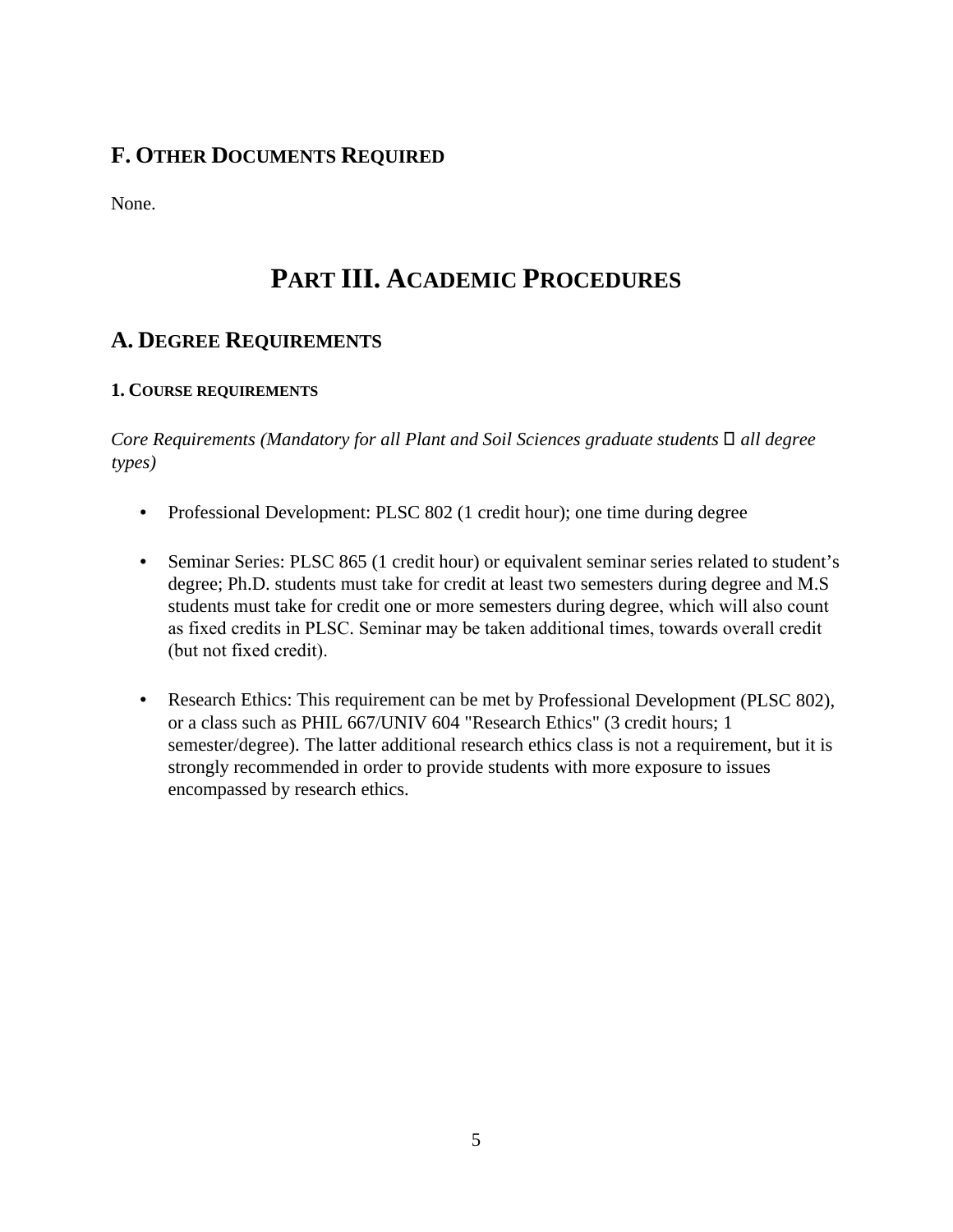#### *Credit Hours*

Please see "Core Requirements – all degree types" above for additional required courses. **Students must meet with their advisors and have their plan-of-study approved each semester.**

| M.S. (thesis option)     | The minimum number of credits required is 30 credit<br>hours. A minimum of 18 credit hours must consist of<br>fixed-credit courses, and at least 12 of these must be from<br>courses offered by the Department of Plant and Soil<br>Sciences. Of the remaining 12 credit hours of the 30 credit<br>minimum, 6 must be for thesis (PLSC 869) with the<br>balance consisting of a maximum of 6 credit hours of<br>research (PLSC 868) and/or independent study (PLSC<br>666/866). Additional courses must be approved by the<br>student's advisory committee.                                                                                |
|--------------------------|--------------------------------------------------------------------------------------------------------------------------------------------------------------------------------------------------------------------------------------------------------------------------------------------------------------------------------------------------------------------------------------------------------------------------------------------------------------------------------------------------------------------------------------------------------------------------------------------------------------------------------------------|
| M.S. (non-thesis option) | The minimum number of credits required is 30 credit<br>hours. A minimum of 24 credit hours must consist of<br>fixed-credit courses, and at least 12 of these must be from<br>courses offered by the Department of Plant and Soil<br>Sciences. Students in this program are additionally<br>required to conduct an independent study project (PLSC<br>666/866) and to present its results in a departmental<br>seminar. Credit hours for PLSC 666/866 cannot be<br>applied to the 12 credit hour minimum. An individualized<br>plan of study is developed by the student in consultation<br>with the student's graduate advisory committee. |
| Ph.D.                    | In order to provide freedom and flexibility to the student's<br>coursework, there is no set number of credits for the Ph.D.<br>degree, with the exception that 9 credit hours of<br>dissertation (PLSC 969) are required. Rather, degrees will<br>be earned by scientific knowledge, skills and competence<br>achieved. It is the responsibility of the student, major<br>advisor and committee members to construct an effective<br>program of study and research that will achieve these<br>goals.                                                                                                                                       |

### **2. NON-REGISTERED REQUIREMENTS**

*Seminar Attendance*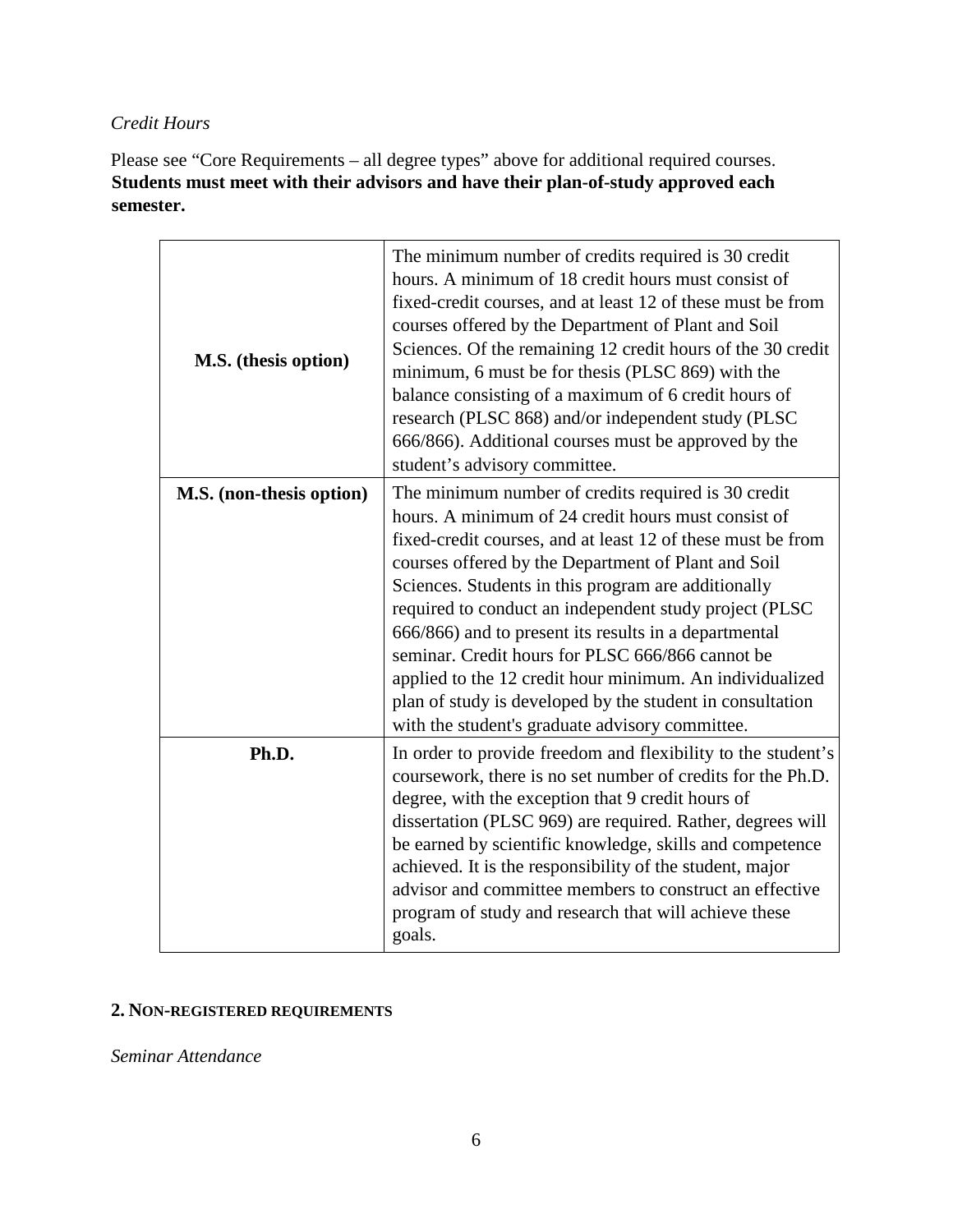Graduate student participation in the seminar series is a crucial and integral part of the graduate education process. Students benefit by being exposed to new and different areas of science, meeting and interacting with renowned scientists and observing many different and effective methods of presentations. In addition, senior graduates benefit from presenting their final research seminar (exit seminar) in front of their peers and faculty. This allows for a more professional setting for the presentation and affords an opportunity for the student's peers and departmental faculty to participate. In some instances, this may be the only opportunity for many faculty and graduate students to observe a specific student in a professional setting. It further presents an opportunity for the entire department to learn more about the research being conducted throughout the department.

- 1. All graduate students (M.S. and Ph.D.) are expected to attend Departmental seminars (including those presented at the Delaware Biotechnology Institute or other University institutes, if appropriate) or a similar series to help advance them towards their degrees. This is in addition to the seminar classes taken as part of the core degree requirements described above (PLSC865). Registering for the seminar course each semester is encouraged, though not required. Once registered, attendance at these seminars is mandatory. Attendance in the PLSC departmental seminar will be monitored. If a registered student is unable to attend a specific seminar, he/she should notify the seminar coordinator prior to that date. It is at the discretion of the coordinator to excuse absences.
- 2. All graduating students (M.S. and Ph.D.) will present their final research (exit) seminar during the regularly scheduled PLSC Departmental Seminar series. It is expected that the student will present a high quality, professional seminar. At the discretion of the student's advisory committee, this may or may not substitute for the final defense seminar, typically given during the actual final defense. It is the responsibility of the student and his/her major professor to meet with the faculty member in charge of seminar well in advance of the graduation date for that semester to reserve a seminar date. Exceptions to the above will be granted rarely and only under extraordinary circumstances.

#### *Graduate Student Teaching Experience*

Communication skills are an important asset to all professionals in the fields of plant and soil sciences as well as teaching and extension professionals. Students can develop their oral communication skills by the presentation of seminars and research papers; however, exposure to other aspects of communication is also needed. The primary objectives of the teaching/communication activity are to provide students with a meaningful experience and to enhance their ability to compete in the job market.

To this end, students funded with a research assistantship are required to participate in an approved teaching/communications project; this requirement does not apply to students funded with a teaching assistantship. Master's and 3-year Ph.D. students (those Ph.D. students already possessing a master's degree) are required to complete one teaching/communication project; 5year Ph.D. students (those not possessing a master's degree) are required to complete two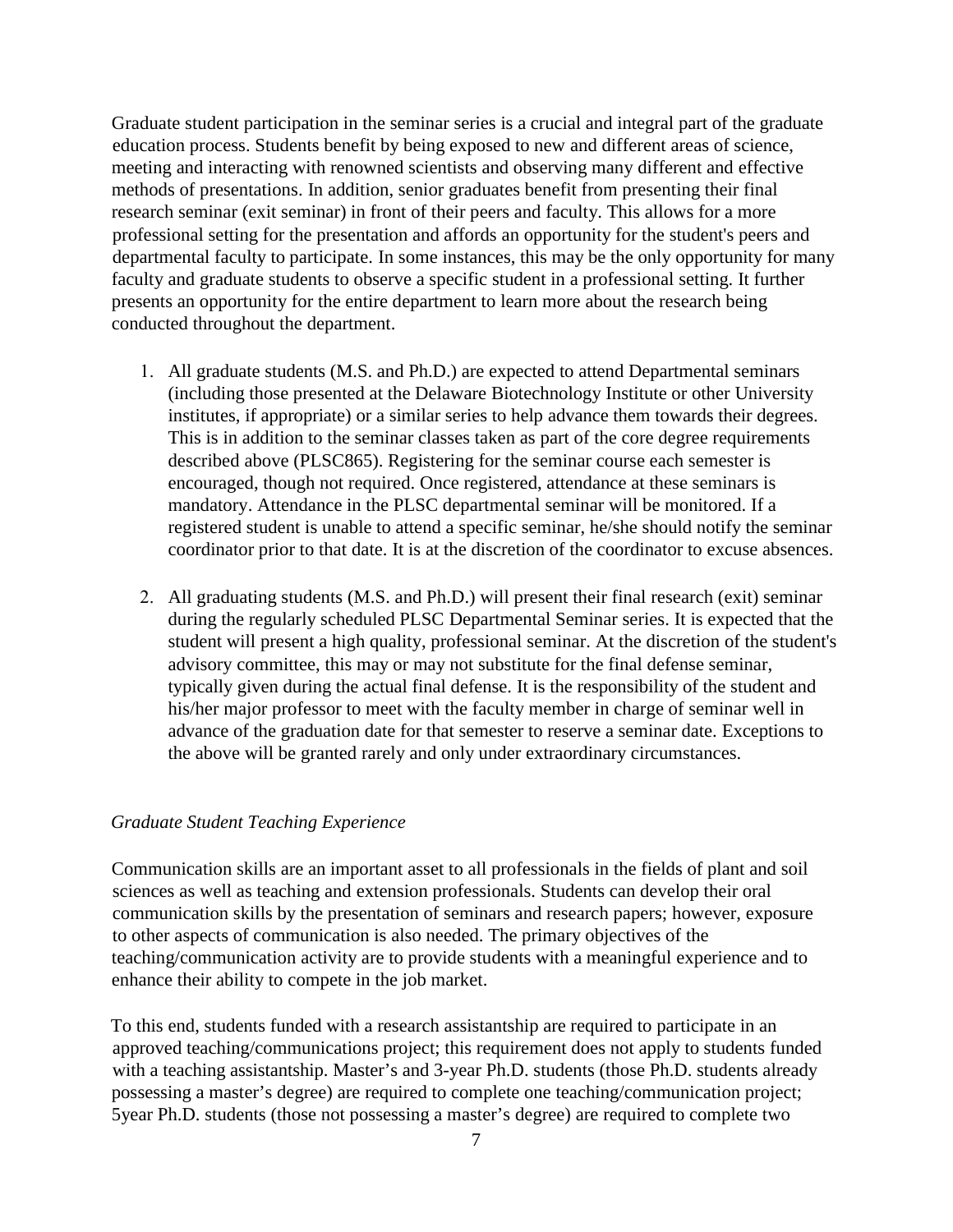projects. If circumstances dictate, the student's advisor may waive the teaching/communication project requirement, in which case the advisor should notify the Office of Graduate and Professional Education of this decision.

Normally, this communication project will consist of teaching or participation in a classroom setting. In recognition of the diverse backgrounds of students and their personal needs, including degree of English proficiency, alternative experiences to fulfill this requirement may include but are not limited to:

- guest lecturing
- design one or more lab experiments for a course
- design and develop teaching aids, such as image collections, audiovisual packages, etc., for classroom use or use outside the classroom (e.g., extension agent education)
- instructing fellow students in particular skills (e.g., photographic techniques)

International students who wish to present a lecture or similar classroom experience to undergraduate classes must first be evaluated and approved by the University's English Language Institute for their language proficiency.

#### **3. PROCEDURE FOR PETITIONS FOR VARIANCE IN DEGREE**

Requests for variance in degree requirements (e.g., course substitution policies, completion deadlines, etc.) must be approved by the advisor and ideally discussed with and agreed upon by the student's entire graduate committee. (See "Courses ineligible towards degree" below.)

#### **4. GRADE MINIMUMS**

See University policy.

#### **5. COURSES INELIGIBLE TOWARDS DEGREE**

Registration as a listener (L) or enrollment in undergraduate-level courses will not apply toward the degree. Course work which is not previously approved may be judged unacceptable by the graduate advisory committee and, therefore, should be discussed with committee members when registering.

#### **6. ENGLISH COMPETENCY**

Students are expected to communicate effectively in written and oral English, including the ability to concisely present their data and compose a manuscript or research proposal. This will be assessed by the advisor and graduate committee and, more formally, during seminar presentations.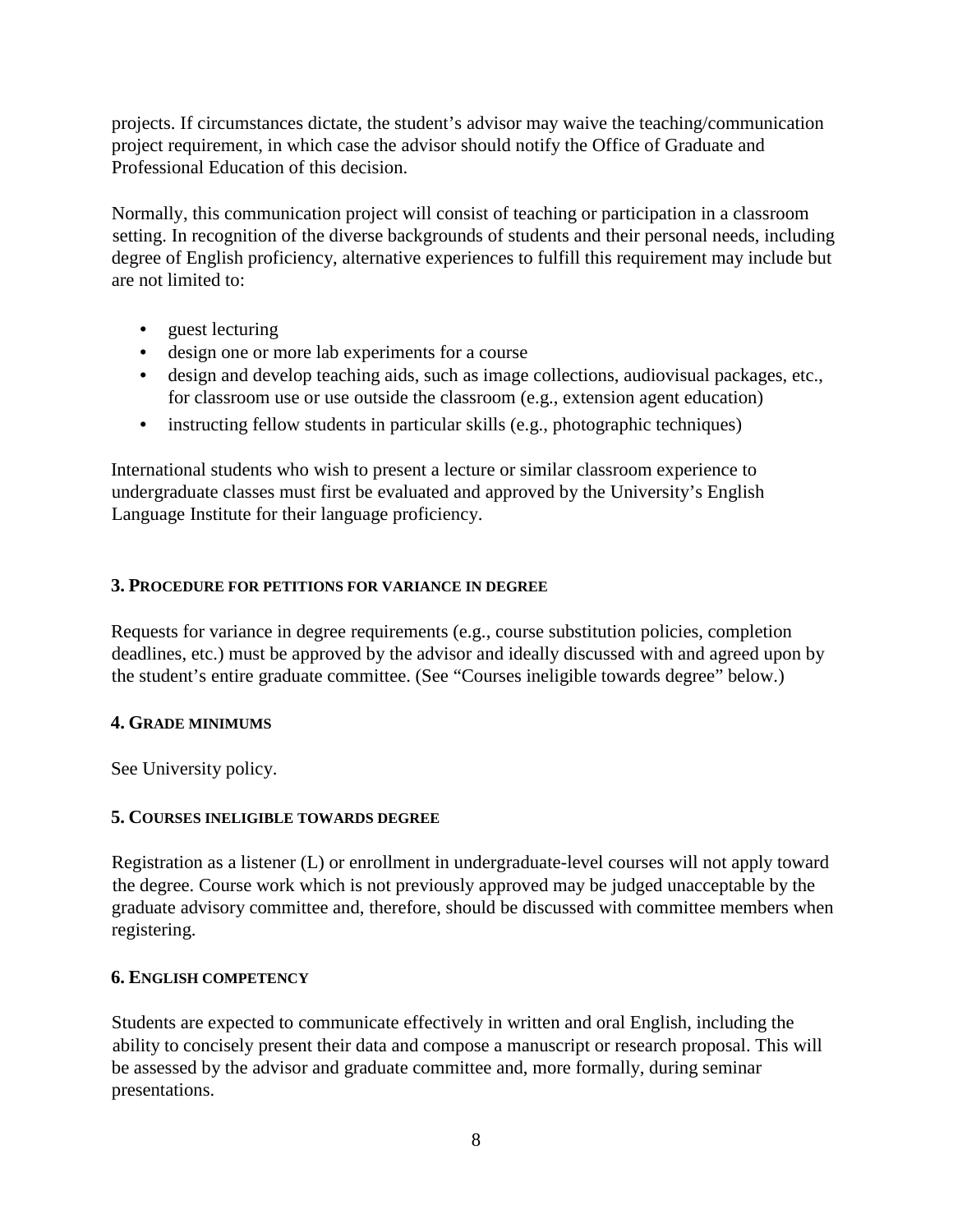## **B. COMMITTEES FOR EXAMS, THESIS, OR DISSERTATIONS**

#### **1. PROCEDURE FOR SELECTING COMMITTEE MEMBERS**

The major advisor and student should discuss potential committee members who might provide support for the student's research. It is the responsibility of the graduate student to ask each committee member if they are willing to serve.

*Requirements for the composition of advisory committees are:* 

#### **M.S. Student:**

• The committee will consist of a minimum of three members; the advisor and at least one other PLSC faculty member (full-time or affiliate). The third member may be PLSC faculty, other UD faculty, or a scientist external to UD.

#### **Ph.D. Student:**

• The committee will consist of a minimum of four members; the advisor and one other member of the PLSC full time or affiliate faculty and two other members who are UD full time faculty or scientists external to the University.

#### **2. DEADLINES**

#### *Establishment*

The graduate committee must be established before the end of either the first or second semester after matriculation, depending on the applicable degree program. Coincident with its establishment, it is the responsibility of the advisor to notify the Department Chair in writing of the committee members and affiliations. (See Expected Timelines C.1 below.)

#### *Meetings*

Graduate committees must meet at least once each year and meetings every 6 months are recommended. It is the responsibility of the student to organize the meetings; failure to do so will be apparent in the required annual progress report (see section D1 below) and will come to the attention of the department chair and graduate studies coordinator for action.

*Responsibilities of committee members include the following:*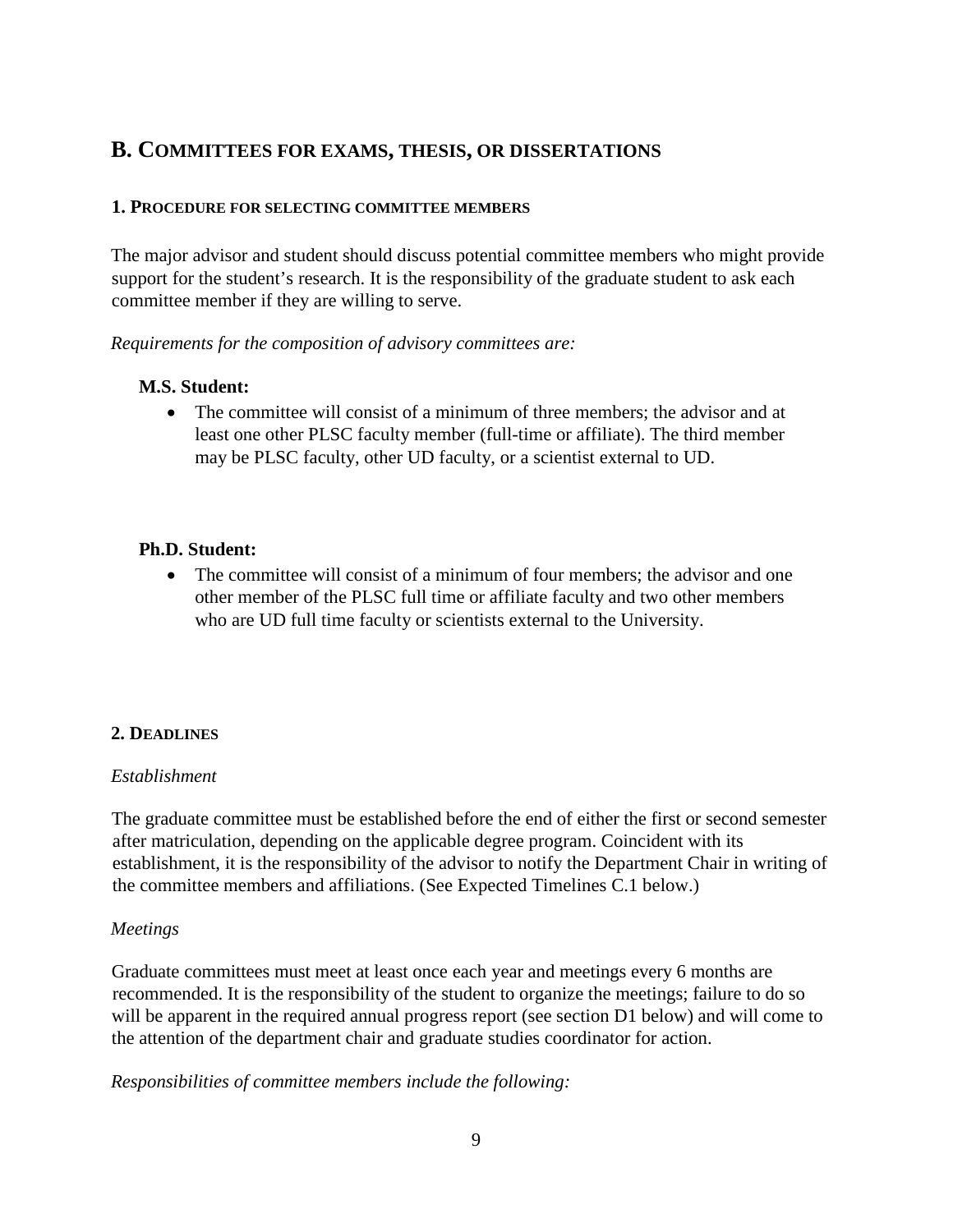- Work with student to develop a program of study
- Review research proposal defense and provide recommendations
- Ensure acquisition of skills (competence in certain laboratory, greenhouse, and/or field research techniques is essential for completion of an acceptable thesis or dissertation) are developed
- Serve as advisory body during period of candidacy
- Administer written and oral qualifying examinations to Ph.D. candidates
- Establish the contribution of the thesis or dissertation to chosen area of expertise and determine the degree of scholarship attained by the student

#### **3. EXAMINATION AND GRADING POLICIES**

Ph.D. candidates must have at least one year between their qualifying exam and their defense.

Formal grading of committee examinations is at the discretion of the student's graduate committee.

#### **4. GUIDELINES FOR RESEARCH PROPOSALS INVOLVING HUMAN OR ANIMAL SUBJECTS**

Students must attend human or animal subjects training and request approval from the human or animal subject committee at the University. Proposals that include interviews, case studies, or other interrogative methodologies must have all questions approved by the University Human Subjects Review Board.

#### **5. PROCEDURES FOR THESIS/DISSERTATION APPROVAL**

Admission to candidacy for the Ph.D. degree, and acceptance of the M.S. thesis or Ph.D. dissertation in partial fulfillment of the degree requirements, will be recommended if no more than a single dissenting vote is cast by the graduate committee.

#### **6. PROCEDURES FOR CHANGES IN COMMITTEE MEMBERS**

Changes are to be coordinated by advisor and student when necessary.

### **C. TIMETABLE AND DEFINITION OF SATISFACTORY PROGRESS FOR DEGREE**

#### **1. ACADEMIC LOAD EXPECTATIONS**

Teaching and research assistants must register for 6 and 9 credit hours, respectively, of graduatelevel course work per semester. Students holding fellowships must register for 9 credit hours of graduate-level course work per semester.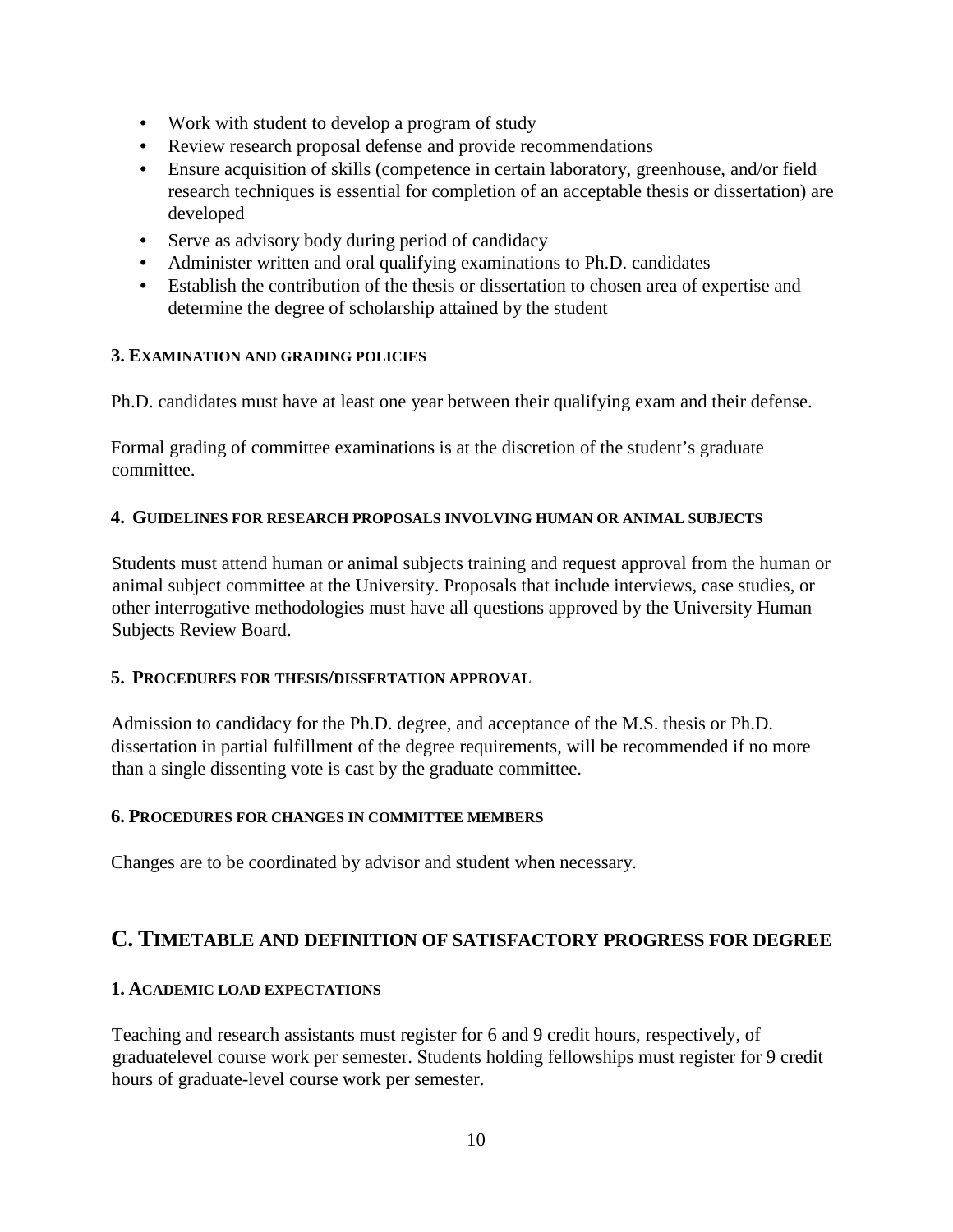#### **2. GRADE REQUIREMENTS**

Graduate students receiving financial assistance must maintain a 3.0 overall GPA. If a student's GPA should fall below this level, loss of stipend is possible. A one-semester grace period may be provided in which the student has the opportunity to improve his/her GPA. However, the grace period is not automatic and requires approval that is initiated by a written request from the faculty advisor to the Department Chairperson and the Office of Graduate and Professional Studies. A student's stipend may be reinstated, if lost for academic or other reasons, only after approval by the Department Graduate Studies Committee and the Department Chairperson. Any graduate student, self-supporting or those receiving financial assistance, with a GPA less than 3.0, is subject to a reclassification of academic status to warning, probation, or termination depending upon the severity of the substandard academic performance. Details are provided in the University Graduate Catalog. It is the responsibility of the faculty advisor to inform the Chairperson of substandard academic performance.

## **D. THESIS/DISSERTATION PROGRESS TIMETABLE GUIDELINES**

#### **1. EXPECTED TIMELINES**

Following are expected timelines for new students; these commence during the academic semester (i.e., Fall or Spring) following enrollment. *Students are required to prepare annually a one-page report of his/her degree progress and submit it to the graduate advisory committee, with a copy forwarded to the department chair and graduate coordinator.* 

*Students for M.S. degree* 

| M.S. full-time (thesis, or non-thesis option $\mathbf{h}$ ) |                                                                                                            |  |  |  |
|-------------------------------------------------------------|------------------------------------------------------------------------------------------------------------|--|--|--|
| Year 1                                                      | 1.1 Primary advisor chosen prior to acceptance                                                             |  |  |  |
|                                                             | 1.2 Committee chosen before end of first academic semester post-matriculation                              |  |  |  |
|                                                             | 1.3 Advisor notifies dept chair of advisory committee composition                                          |  |  |  |
|                                                             | 1.4 Committee meeting before end of first academic semester post-matriculation                             |  |  |  |
|                                                             | 1.5 For thesis M.S., proposal defense before the end of the second academic semester<br>post-matriculation |  |  |  |

<span id="page-10-0"></span><sup>&</sup>lt;sup>1</sup> Non-thesis option master's students must pass an oral examination administered by their graduate advisory committee.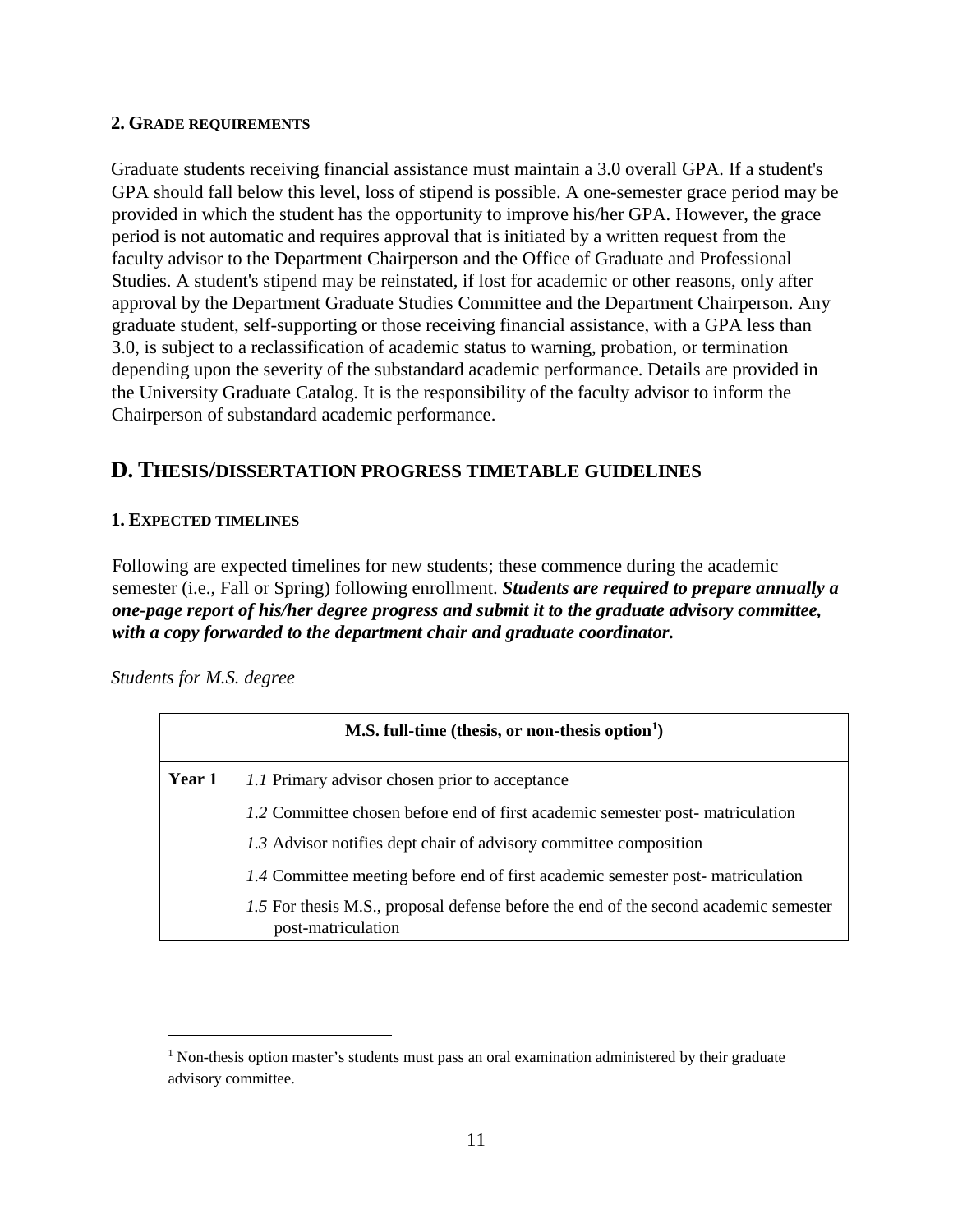| <b>Year 2</b>   2.1 Committee meeting before end of third academic semester post-matriculation                     |
|--------------------------------------------------------------------------------------------------------------------|
| 2.2 Degree defense <sup>1</sup> (at least six months must separate time of proposal defense and<br>degree defense) |

| M.S. part-time |                                                                                                       |  |  |  |  |  |  |  |
|----------------|-------------------------------------------------------------------------------------------------------|--|--|--|--|--|--|--|
| Year 1         | 1.1 Primary advisor chosen prior to acceptance                                                        |  |  |  |  |  |  |  |
|                | 1.2 Committee chosen before end of first regular semester post-matriculation                          |  |  |  |  |  |  |  |
|                | 1.3 Advisor notifies dept chair of advisory committee composition                                     |  |  |  |  |  |  |  |
|                | 1.4 First committee meeting held before end of second regular semester post-                          |  |  |  |  |  |  |  |
|                | matriculation                                                                                         |  |  |  |  |  |  |  |
|                |                                                                                                       |  |  |  |  |  |  |  |
|                |                                                                                                       |  |  |  |  |  |  |  |
| Year 2         | 2.1 Committee meeting in third academic semester post-matriculation                                   |  |  |  |  |  |  |  |
| Year 3         | 3.1 Committee meeting in fifth academic semester post-matriculation                                   |  |  |  |  |  |  |  |
| <b>Year 4</b>  | 4.1 Degree defense (at least six months must separate time of proposal defense and<br>degree defense) |  |  |  |  |  |  |  |

Students are required to prepare annually a one-page report of his/her degree progress and submit it to the graduate advisory committee, with a copy forwarded to the department chair.

Master's students funded by teaching and research assistantships/fellowships must register for a minimum of 6 and 9 credit hours, respectively, each fall and spring semester. This requirement can be met by taking actual course(s), Research (PLSC 868), or Master's Thesis (PLSC 869), or some appropriate combination thereof.

#### *Students for Ph.D. degree*

There are two general timelines for Ph.D. students: (i) a 3-year program for those students having been previously awarded an M.S. degree, and (ii) a 5-year program for those students possessing a B.S. degree (no M.S.) or those with an M.S. degree who wish to participate in laboratory rotations. The two options within the 5-year program differ only during Year 1. The following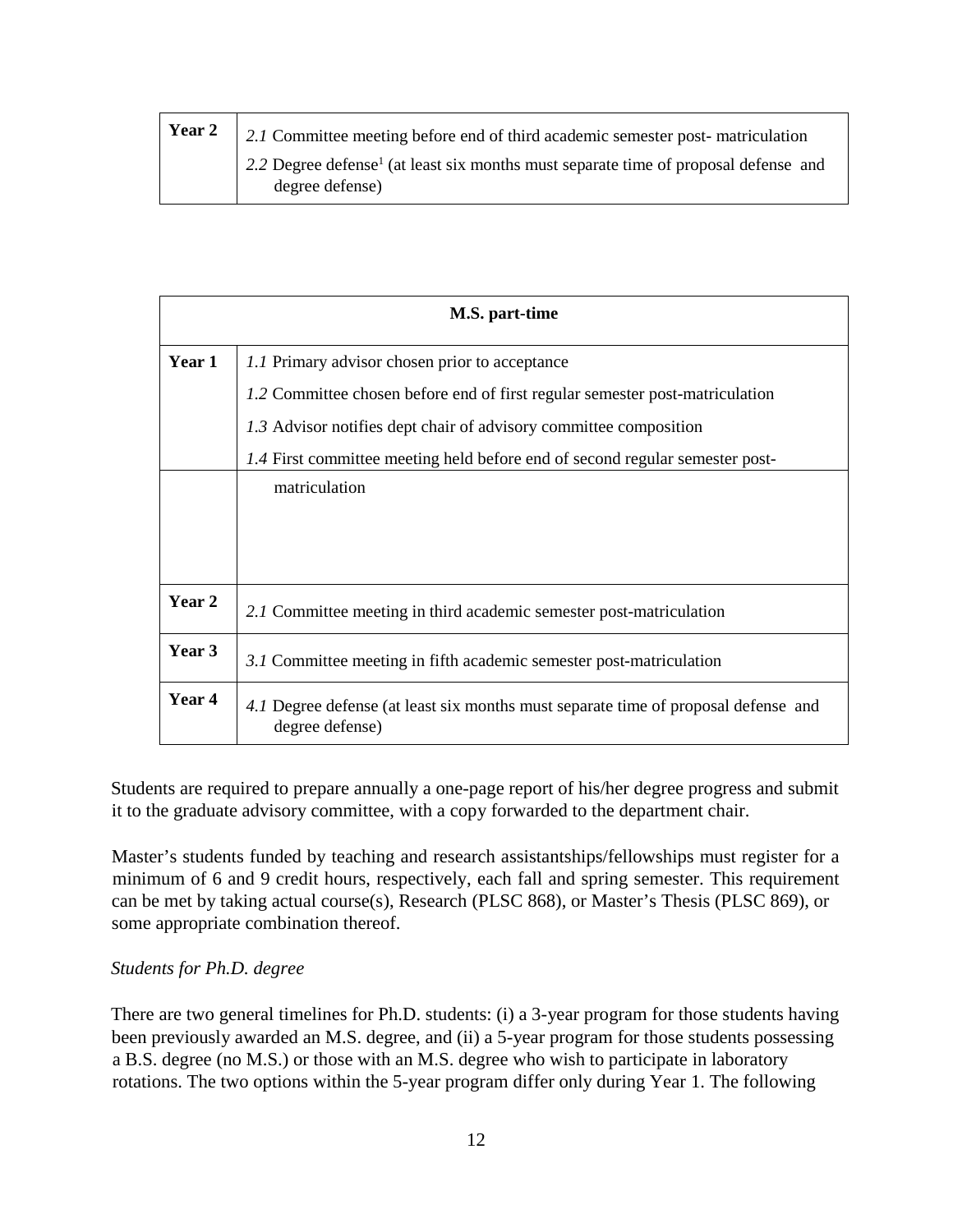timelines are highly recommended for completion of the degree. The normal time to completion for part-time Ph.D. candidates will generally exceed five years.

| Ph.D. full-time (3-year) |                                                                                                                                          |  |  |  |  |  |  |
|--------------------------|------------------------------------------------------------------------------------------------------------------------------------------|--|--|--|--|--|--|
| Year 1                   | 1.1 Primary advisor chosen prior to acceptance                                                                                           |  |  |  |  |  |  |
|                          | 1.2 Committee chosen by end of second academic semester post-matriculation                                                               |  |  |  |  |  |  |
|                          | 1.3 Advisor notifies dept chair of advisory committee composition                                                                        |  |  |  |  |  |  |
|                          | 1.4 Committee meeting by end of second academic semester post-matriculation                                                              |  |  |  |  |  |  |
| Year 2                   | 2.1 Committee meeting before end of third academic semester post-matriculation for<br>purposes of pre-proposal discussion (recommended)  |  |  |  |  |  |  |
|                          | 2.2 Research proposal must be written and turned into committee and defended<br>before end of third academic semester post-matriculation |  |  |  |  |  |  |
|                          | 2.3 Qualifying exams must be held before the end of the fourth semester<br>postmatriculation                                             |  |  |  |  |  |  |
|                          | 2.4 Participation in the Department's graduate student symposium (at least once<br>during Years $2 \Box 3$                               |  |  |  |  |  |  |
| Year 3                   | 3.1 Committee meeting                                                                                                                    |  |  |  |  |  |  |
|                          | 3.2 Degree defense (at least six months must separate time of proposal defense and<br>degree defense)                                    |  |  |  |  |  |  |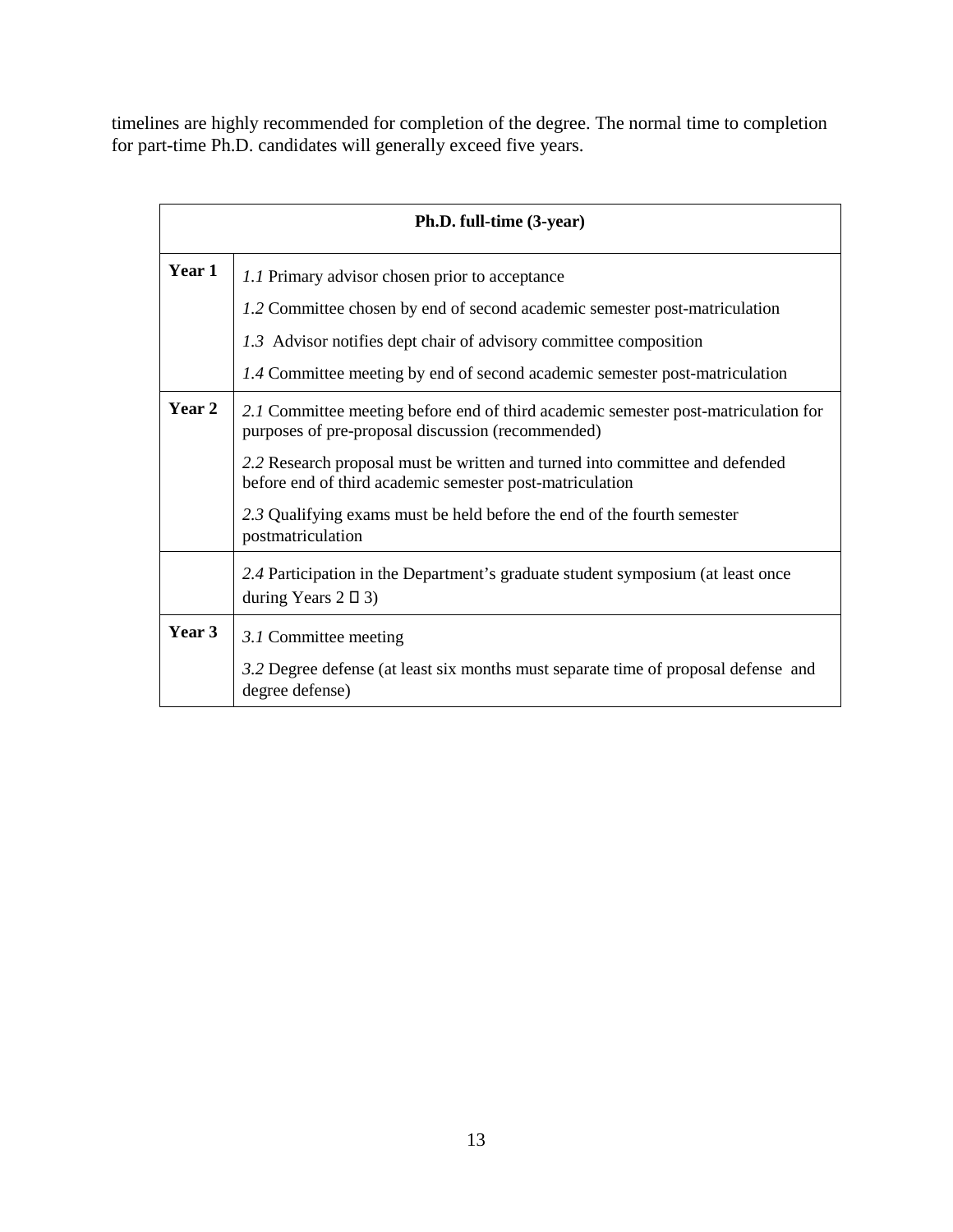| Ph.D. full-time (5-year) |                                                                                                                                        |                                                                                                                                                      |  |  |  |  |  |
|--------------------------|----------------------------------------------------------------------------------------------------------------------------------------|------------------------------------------------------------------------------------------------------------------------------------------------------|--|--|--|--|--|
| Year 1                   | Lab                                                                                                                                    | 1.1 Laboratory rotations not to exceed six months                                                                                                    |  |  |  |  |  |
|                          | <b>Rotations</b>                                                                                                                       | 1.2 Primary advisor chosen by end of rotations                                                                                                       |  |  |  |  |  |
|                          |                                                                                                                                        | 1.3 Committee chosen at the completion of laboratory rotations or by<br>end of second academic semester post-matriculation, whichever comes<br>first |  |  |  |  |  |
|                          |                                                                                                                                        | 1.4 Advisor notifies dept chair of advisory committee composition                                                                                    |  |  |  |  |  |
|                          |                                                                                                                                        | 1.5 Committee meeting by end of second academic semester post-<br>matriculation                                                                      |  |  |  |  |  |
|                          | No Lab                                                                                                                                 | 1.1 Primary advisor chosen prior to acceptance                                                                                                       |  |  |  |  |  |
|                          | <b>Rotations</b>                                                                                                                       | 1.2 Committee chosen by end of second regular semester post-<br>matriculation                                                                        |  |  |  |  |  |
|                          |                                                                                                                                        | 1.3 Advisor notifies dept chair of advisory committee composition                                                                                    |  |  |  |  |  |
|                          |                                                                                                                                        | 1.4 Committee meeting by end of regular second semester post-<br>matriculation                                                                       |  |  |  |  |  |
| Year 2                   | 2.1 Research proposal must be written, turned into committee, and defended during<br>the 2nd year                                      |                                                                                                                                                      |  |  |  |  |  |
|                          | 2.2 Committee meeting before end of fourth academic semester post-matriculation<br>(may be concomitant with research proposal defense) |                                                                                                                                                      |  |  |  |  |  |
|                          | 2.3 Participation in the Department's graduate student symposium (at least once<br>during Years $2 - 4$ ).                             |                                                                                                                                                      |  |  |  |  |  |
| Year 3                   | 3.1 Qualifying exams must be held no later than the end of the sixth academic<br>semester post-matriculation.                          |                                                                                                                                                      |  |  |  |  |  |
| Year 4                   | 4.1 Committee meeting                                                                                                                  |                                                                                                                                                      |  |  |  |  |  |
| Year 5                   |                                                                                                                                        | 5.1 Committee meeting                                                                                                                                |  |  |  |  |  |
|                          | 5.2 Degree defense (at least six months must separate time of proposal defense and<br>degree defense)                                  |                                                                                                                                                      |  |  |  |  |  |

Students are required to prepare annually a one-page report of his/her degree progress and submit it to the graduate advisory committee, with a copy forwarded to the department chair.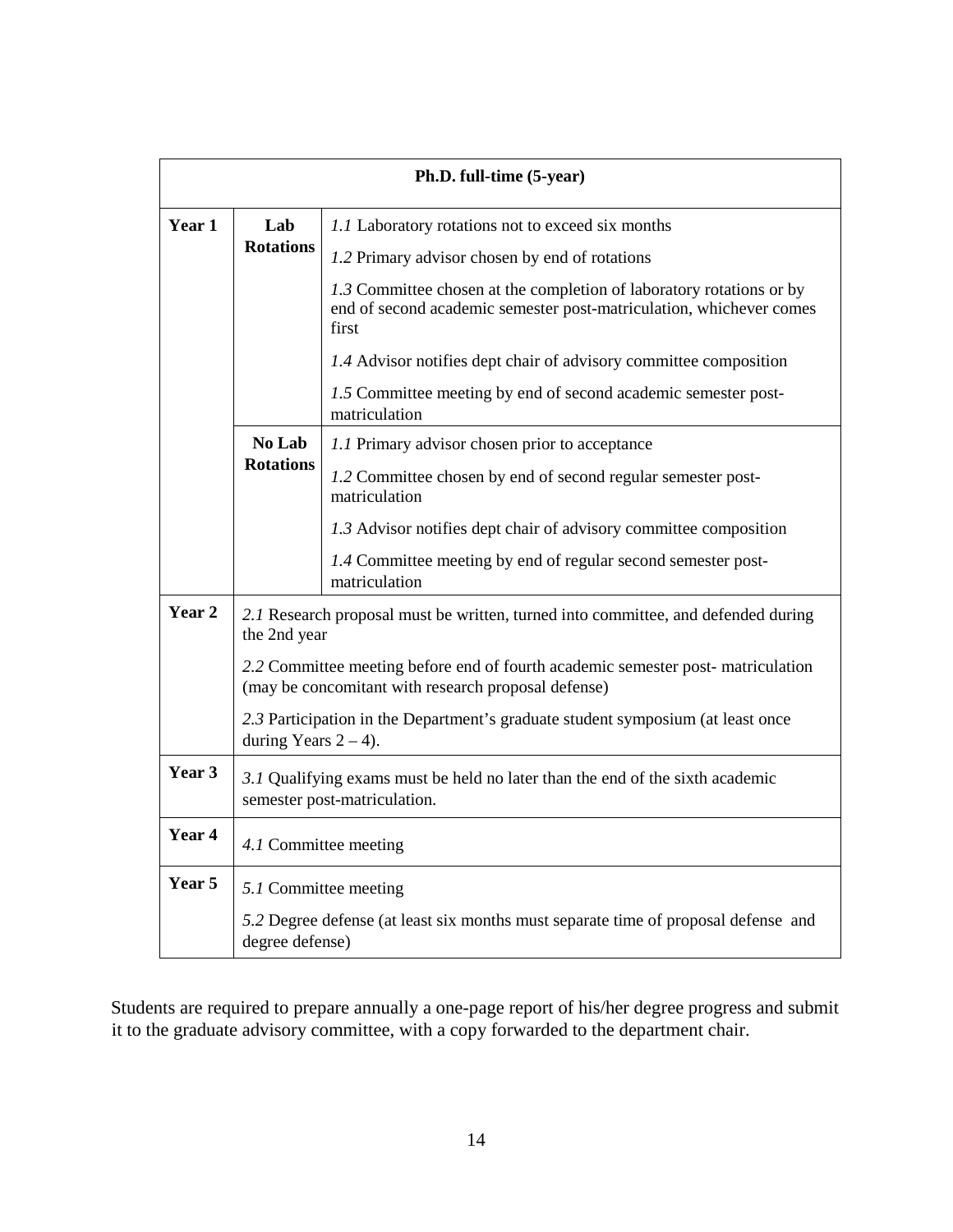Upon the recommendation of the doctoral student's advisory committee and the Department Chairperson, students may be admitted to candidacy for the Ph.D. degree. The stipulations for admission to doctoral candidacy are that the student has

- (1) a program of study approved,
- (2) completed one academic year of full-time graduate study at the University,
- (3) passed the program's qualifying examination(s),
- (4) shown the ability to do research, and
- (5) had a research project accepted by the advisory committee.

Ideally, the qualifying exam should be taken after all minimum degree course requirements have been fulfilled (PLSC 802 and PLSC 865), but may be taken as early as one month before that time.

The deadline for admission to candidacy for the fall semester is August 31. The deadline for admission to candidacy for the spring semester is January 31. The deadline for admission to candidacy for the summer is April 30. Responsibility for seeing that admission to candidacy is secured at the proper time rests with the student. For Ph.D. students pursuing 3- or 5-year programs respectively, the qualifying exams must take place at least two or four academic semesters prior to the dissertation defense (described below).

Once the student has met all of the course requirements in a program of study but has not yet met all of the stipulations for passing into candidacy (i.e., is in G1 status), the student must maintain the minimum registration requirements (6 or 9 credit hours) during the fall and spring semesters either as regular courses, Research (PLSC 868), Pre-Candidacy Study (PLSC 964), or as some appropriate combination thereof. Pre-Candidacy Study (PLSC 964) is graded pass/fail. (Students who are classified G1 and are holding a graduate teaching assistantship or tuition scholarship must be registered for a minimum of six graduate credits, and those holding a graduate research assistantship or fellowship must be registered for a minimum of nine graduate credits.) .

Once a student has met all of the stipulations for candidacy and becomes classified with G2 status (candidacy), the student is required to register in a total of nine credit hours of Doctoral Dissertation (PLSC 969) prior to graduation. Registration in Doctoral Dissertation (PLSC 969) and Doctoral Sustaining (PLSC 999) is restricted to students with G2 status. Once the student has completed all course work and has registered in a total of nine credits of Doctoral Dissertation, the student is required to maintain matriculation in the doctoral program by registering for either six or nine credit hours of Doctoral Sustaining (PLSC 999) in subsequent semesters until the degree is awarded. The student may not take any courses while registered for PLSC 999. All students must be registered in the term in which the degree is officially awarded. (Sustaining registration is not required in summer and winter sessions unless the degree is to be awarded at the conclusion of those sessions.)

Advancement to candidacy is contingent upon successful completion of written and oral qualifying examinations (to be completed by the end of the fourth academic semester of a 3-year program, or by the end of the sixth semester of a 5-year program) administered by the student's advisory committee. The student will show written competence in areas selected by the advisory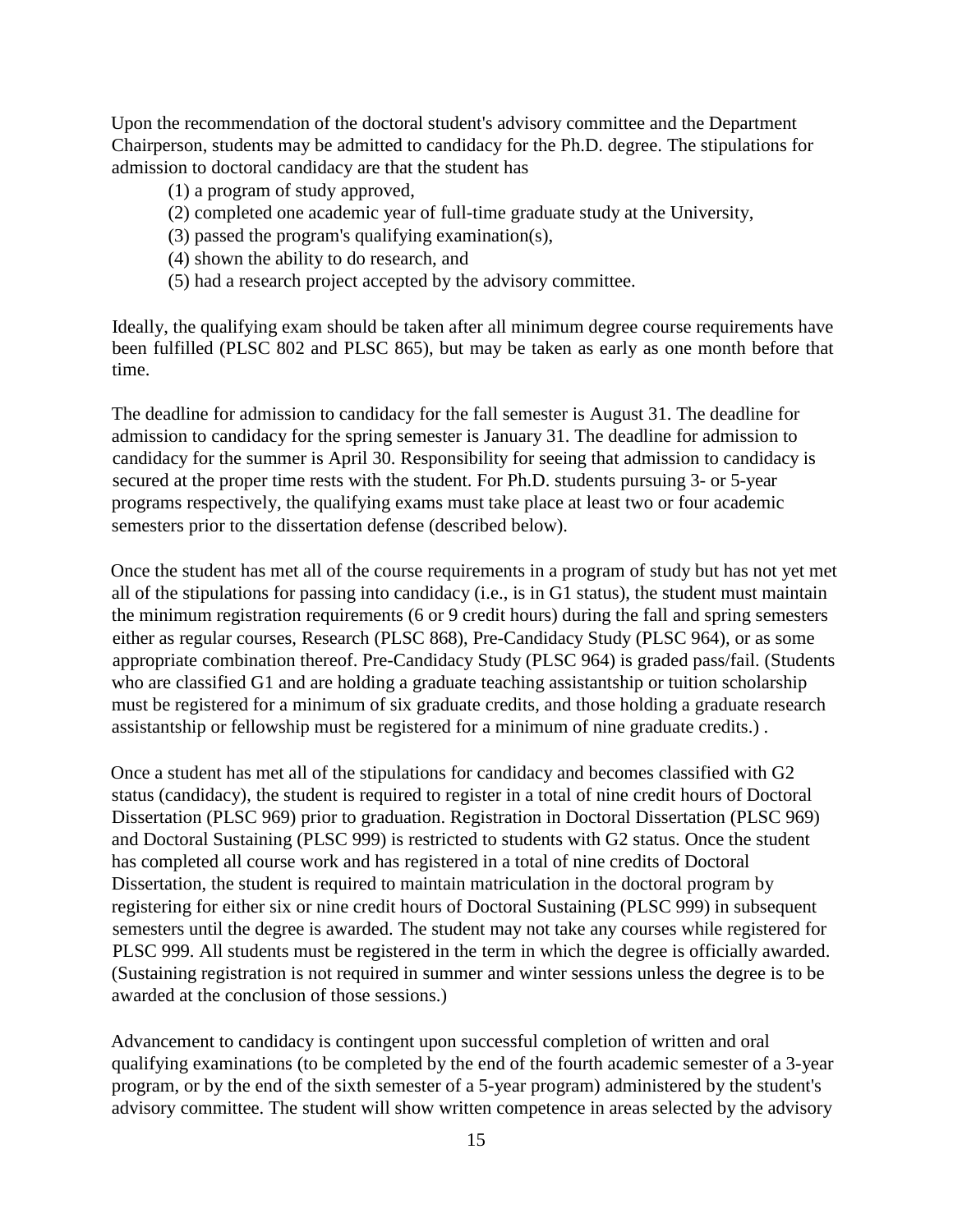committee. The oral qualifying examination will provide an overview of the concepts and plans making up the proposed Ph.D. project. The oral examination is intended to evaluate the student's abilities in several areas: creative thinking, progress in understanding and formulating a research project, and preparation and presentation of a technical talk. The oral qualifying examination and research proposal defense may take place at the same advisory committee meeting. The written research proposal will be given to committee members at least five working days before the scheduled oral defense. Qualifying exams for progress to degree candidacy may be taken at most twice. Deadline dates are outlined in the University graduate catalog. Responsibility for seeing that admission to candidacy is secured at the proper time rests with the student.

#### **2. THESIS/DISSERTATION DEFENSE GUIDELINES**

An oral defense of the thesis or dissertation is required for all graduate students in Plant and Soil Sciences. Awarding of the M.S. (thesis option) or Ph.D. degree is contingent upon successful oral defense of the research performed, an acceptable thesis/dissertation and a demonstrated knowledge of related disciplines. Students are expected to give a presentation just prior to the oral defense of their thesis/dissertation. The presentation is to be publicly announced within the department at least one week prior to the defense date. A student shall have no more than two attempts to defend their thesis/dissertation. Deliberations of the graduate committee will be limited to committee members, and the outcome immediately conveyed to the student. For Ph.D. students pursuing 3- or 5-year programs respectively, at least two or four academic semesters must be completed between the time of the qualifying exam and the defense. For both the M.S. and Ph.D., the final research defense must occur at least six months after the proposal defense.

Awarding of the non-thesis Master's degree is contingent upon: (i) successful completion of all required and elective course work as determined by the student's graduate advisory committee and (ii) passing an oral examination administered by the student's graduate advisory committee at the termination of the degree program. Non-thesis M.S. students are also required to present their findings to the Department as described above

#### **3. FORMS REQUIRED**

Available from the Office of Graduate and Professional Studies.

#### **4. CONSEQUENCES FOR UNSATISFACTORY PROGRESS.**

If a graduate student fails to make satisfactory progress toward all degree requirements, permission may be denied to continue in the degree program. This is in keeping with University of Delaware Graduate Student Policy, which can be found at the following website: http://www.udel.edu/gradoffice/polproc/#progress. We strongly encourage all graduate students to access and read this information.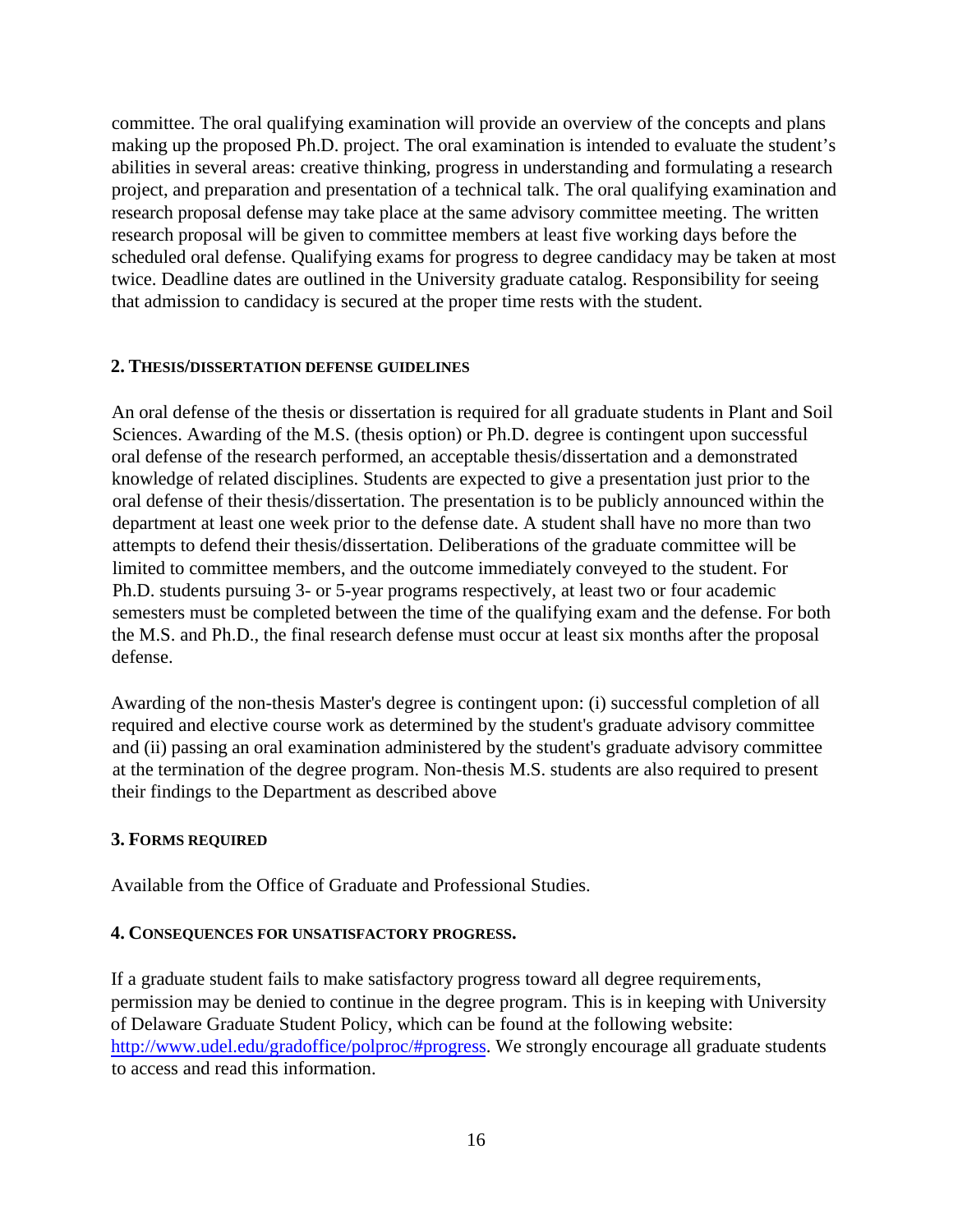*Grievance procedure for termination* Information on filing a grievance can be found in the University Graduate Section of the University Catalog under Grades and Academic Standing, Probation, and Dismissal.

## **E. ASSESSMENT**

The Department of Plant and Soil Sciences is highly diverse and includes disciplines ranging from Landscape Design to both basic and applied physical and biological sciences. As such, this section is necessarily general in its wording.

#### **1. PROGRAM MISSION STATEMENT**

The mission of the graduate programs in the Department of Plant and Soil Sciences is to provide an excellent education within a given discipline area and train students to apply this knowledge in performing research/scholarly activities of high professional standards. As a land-grant entity, the Department is also committed to serving the needs of Delaware and the Mid-Atlantic region.

#### **2. PROGRAMMATIC LEARNING GOALS**

Graduates of the Department of Plant and Soil Sciences will demonstrate the following:

- 1. a high level of knowledge in their respective subject area and related disciplines,
- 2. a strong competency in performing scholarly activities (conceptualization, execution, presentation), and
- 3. a commitment to professional ethics and an appreciation of interdisciplinary collaboration.

#### **3. CURRICULUM MAP**

See following page.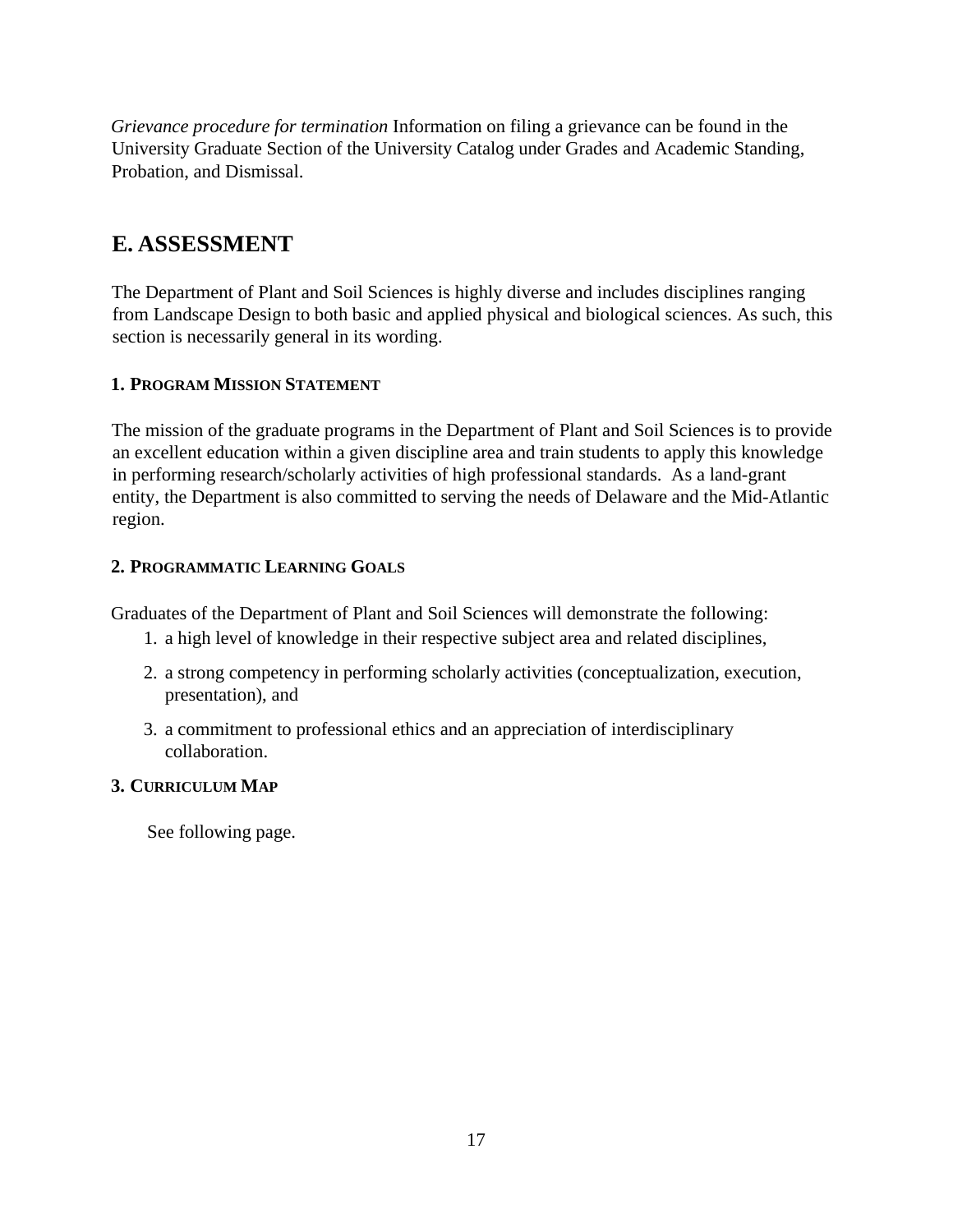# **Curriculum Map of Graduate Programs in Plant and Soil Sciences**

Program activities are presented in broad terms due to the diversity of disciplines within the PLSC Department.

| <b>Desired</b>                                                                                                                                                                                                                                               | <b>Courses</b>                                  |                                                                |                                                                     | <b>Program Activities</b>                               |                                             |                                                                                                      |                                  |
|--------------------------------------------------------------------------------------------------------------------------------------------------------------------------------------------------------------------------------------------------------------|-------------------------------------------------|----------------------------------------------------------------|---------------------------------------------------------------------|---------------------------------------------------------|---------------------------------------------|------------------------------------------------------------------------------------------------------|----------------------------------|
| Learning<br><b>Outcomes</b>                                                                                                                                                                                                                                  | <b>PLSC 802:</b><br>Professional<br>Development | <b>PLSC865:</b><br>Departmental<br>Seminar Series              | Other courses as<br>determined by<br>advisory committee             | Laboratory and<br><b>Field Work</b>                     | Preliminary<br>Examinations<br>(Ph.D. only) | Thesis/Dissertation<br>Proposal, Defense,<br>and Presentation                                        | Graduate<br>Student<br>Symposium |
| Students demonstrate<br>high level of<br>knowledge of their<br>chosen discipline area<br>and related disciplines                                                                                                                                             | Introduce                                       | Emphasize                                                      | Emphasize                                                           | Reinforce                                               | Emphasize                                   | Emphasize (quality of<br>proposal<br>conceptualization<br>and answers to<br>questions posed)         | Reinforce                        |
| <b>Students</b><br>clearly<br>demonstrate an ability<br>conceptualize<br>a a<br>to<br>problem/issue,<br>formulate and execute<br>appropriate strategies<br>resolution,<br>and<br>for<br>communicate resulting<br>in<br>outcomes<br>a<br>professional setting | Introduce                                       | Introduce and<br>Reinforce (by<br>example and<br>presentation) | Reinforce                                                           | Emphasize                                               | Reinforce                                   | Emphasize (critical<br>thinking,<br>conceptualization,<br>analysis, presentation<br>and publication) | Reinforce                        |
| Students develop a<br>critical understanding<br>of professional ethics<br>and an appreciation of<br>interdisciplinary<br>research                                                                                                                            | Introduce                                       | Emphasize                                                      | Reinforce<br>(appreciation for<br>interdisciplinary<br>connections) | Reinforce<br>(ethical<br>recording of<br>research data) | Reinforce                                   | Reinforce                                                                                            | Emphasize                        |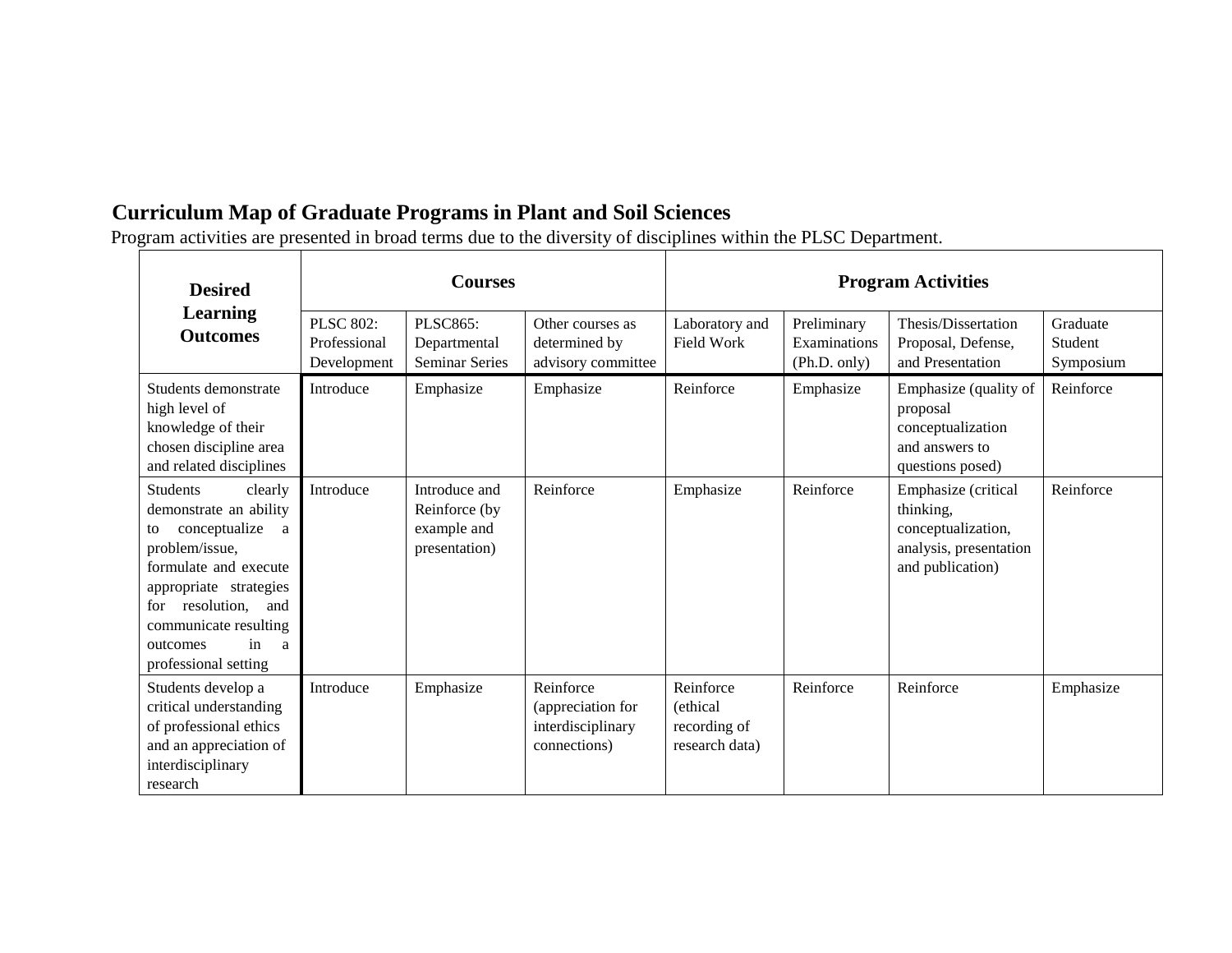# **PART IV. FINANCIAL AID**

## **A. FINANCIAL AWARDS**

#### **1. TYPES OF AWARDS**

Acceptance of all full-time graduate students in the Department is contingent on the availability of financial support from the Department or from the advisor's research grants. The two types of support commonly available are teaching assistantships and graduate research assistantships. In some cases, fellowships may also be available on a competitive basis. Research assistants receive a stipend 12 months/year (i.e., including summer months). Teaching assistants are paid from their assistantships during September through May only and normally receive comparable pay during the summer from other sources of funding (e.g., advisor's research projects). Graduate students are expected to give their full-time attention to graduate study and may not engage in any other remunerative employment while receiving a stipend.

- 1. Teaching Assistantships Students assist in teaching undergraduate and/or graduate courses. Students may be expected to prepare and grade examinations under the supervision of the instructor, handle routine class administrative procedures, counsel and tutor individual students where necessary, and occasionally conduct classes. Total workload may not exceed 20 hours per week. Students should view this as an opportunity to enhance their knowledge and to develop teaching skills at the college level. Assignments are made by the Chair after consultation with faculty member(s) in charge of the course(s), who may or may not include the student's graduate advisor. Students on a teaching assistantship must enroll for a minimum of 6 credits unless they have completed all degree course requirements whereupon they may register in sustaining status.
- 2. Research Assistantships Students are typically funded via one of the advisor's research projects for 20 hours per week. This research may or may not be the same as the student's thesis or dissertation research. Students on research assistantships are expected to enroll in a minimum of 9 credits per semester until the course requirements for the degree are fulfilled. After completing the course requirements, students on research assistantships may enroll for a minimum of 6 credits or as sustaining.